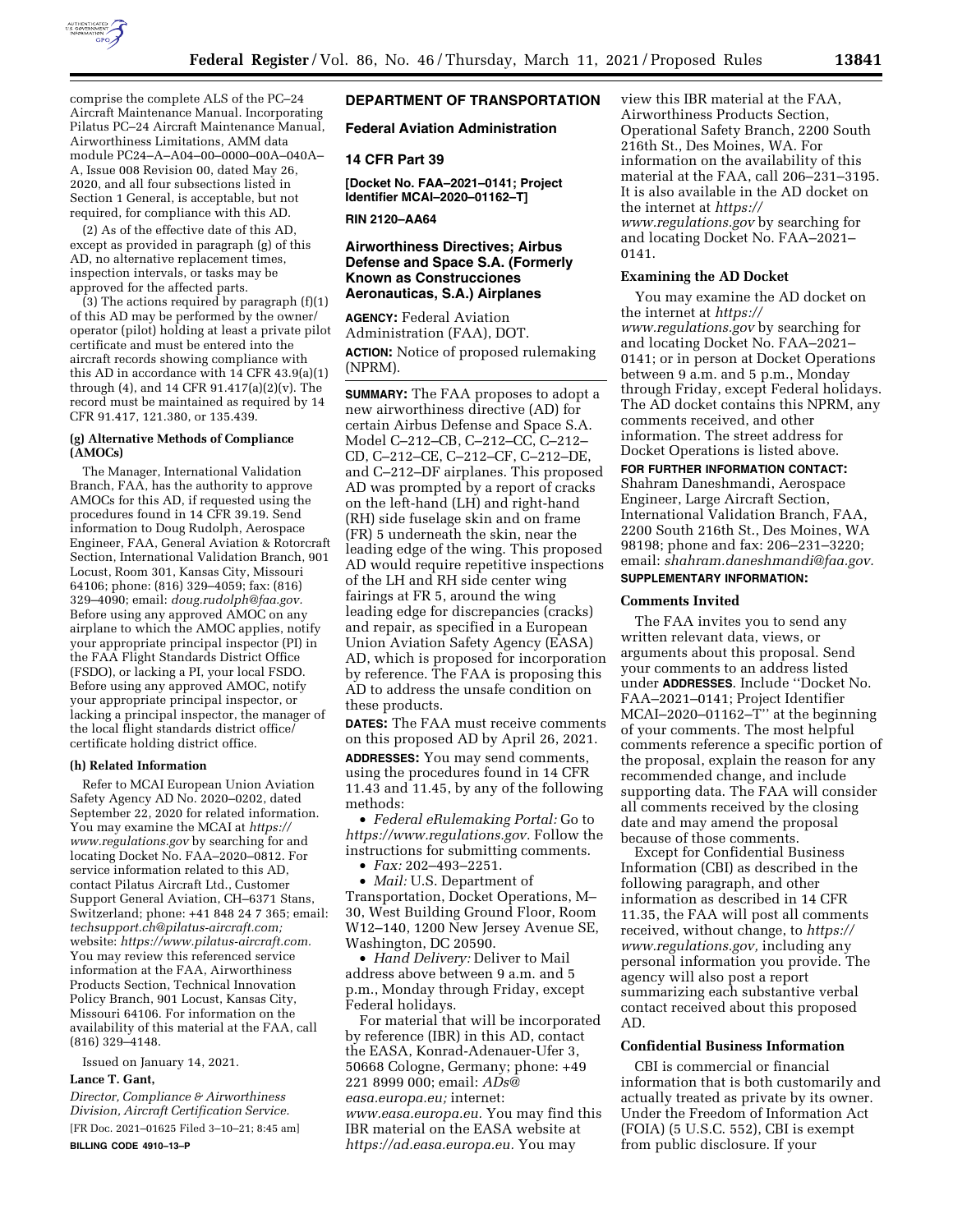comments responsive to this NPRM contain commercial or financial information that is customarily treated as private, that you actually treat as private, and that is relevant or responsive to this NPRM, it is important that you clearly designate the submitted comments as CBI. Please mark each page of your submission containing CBI as ''PROPIN.'' The FAA will treat such marked submissions as confidential under the FOIA, and they will not be placed in the public docket of this NPRM. Submissions containing CBI should be sent to Shahram Daneshmandi, Aerospace Engineer, Large Aircraft Section, International Validation Branch, FAA, 2200 South 216th St., Des Moines, WA 98198; phone and fax: 206–231–3220; email: *[shahram.daneshmandi@faa.gov.](mailto:shahram.daneshmandi@faa.gov)* Any commentary that the FAA receives which is not specifically designated as CBI will be placed in the public docket for this rulemaking.

### **Discussion**

The EASA, which is the Technical Agent for the Member States of the European Union, has issued AD 2020– 0182, dated August 13, 2020 (EASA AD 2020–0182) (also referred to as the Mandatory Continuing Airworthiness Information, or the MCAI), to correct an unsafe condition for certain Airbus Defense and Space S.A Model C–212– CB, C–212–CC, C–212–CD, C–212–CE, C–212–CF, C–212–DD, C–212–DE, C– 212–DF, C–212–EE and C–212–VA airplanes. Model C–212–DD, C–212–EE, and C–212–VA airplanes are not certificated by the FAA and are not included on the U.S. type certificate data sheet; this AD therefore does not include those airplanes in the applicability.

This proposed AD was prompted by a report of cracks on the LH and RH side fuselage skin and on FR 5 underneath the skin, near the leading edge of the wing. The FAA is proposing this AD to address cracks on the LH and RH side

fuselage skin and on FR 5 underneath the skin, near the leading edge of the wing, which could affect the structural integrity of the airplane. See the MCAI for additional background information.

## **Related Service Information Under 1 CFR Part 51**

EASA AD 2020–0182 describes procedures for repetitive detailed visual inspections of the LH and RH side center wing fairings at FR 5, around the wing leading edge for discrepancies (cracks) and repair.

This material is reasonably available because the interested parties have access to it through their normal course of business or by the means identified in the **ADDRESSES** section.

# **FAA's Determination and Requirements of This Proposed AD**

This product has been approved by the aviation authority of another country, and is approved for operation in the United States. Pursuant to the FAA's bilateral agreement with the State of Design Authority, the FAA has been notified of the unsafe condition described in the MCAI referenced above. The FAA is proposing this AD because the FAA evaluated all the relevant information and determined the unsafe condition described previously is likely to exist or develop in other products of the same type design.

## **Proposed AD Requirements**

This proposed AD would require accomplishing the actions specified in EASA AD 2020–0182 described previously, as incorporated by reference, except for any differences identified as exceptions in the regulatory text of this AD and except as discussed under ''Differences Between this Proposed AD and the MCAI.''

# **Explanation of Required Compliance Information**

In the FAA's ongoing efforts to improve the efficiency of the AD

# ESTIMATED COSTS FOR REQUIRED ACTIONS

process, the FAA initially worked with Airbus and EASA to develop a process to use certain EASA ADs as the primary source of information for compliance with requirements for corresponding FAA ADs. The FAA has since coordinated with other manufacturers and civil aviation authorities (CAAs) to use this process. As a result, EASA AD 2020–0182 will be incorporated by reference in the FAA final rule. This proposed AD would, therefore, require compliance with EASA AD 2020–0182 in its entirety, through that incorporation, except for any differences identified as exceptions in the regulatory text of this proposed AD. Using common terms that are the same as the heading of a particular section in the EASA AD does not mean that operators need comply only with that section. For example, where the AD requirement refers to ''all required actions and compliance times,'' compliance with this AD requirement is not limited to the section titled ''Required Action(s) and Compliance Time(s)'' in the EASA AD. Service information specified in EASA AD 2020–0182 that is required for compliance with EASA AD 2020–0182 will be available on the internet at *<https://www.regulations.gov>* by searching for and locating Docket No. FAA–2021–0141 after the FAA final rule is published.

## **Differences Between This Proposed AD and the MCAI**

Although the MCAI allows further flight after cracks are found during compliance with the required action, paragraph (h)(3) of this AD requires that you repair the cracks before further flight.

## **Costs of Compliance**

The FAA estimates that this proposed AD affects 45 airplanes of U.S. registry. The FAA estimates the following costs to comply with this proposed AD:

| Labor cost | Parts cost | Cost per<br>product | Cost on U.S.<br>operators |
|------------|------------|---------------------|---------------------------|
|            | \$0        | \$255               | \$11,475                  |

The FAA has received no definitive data on which to base the cost estimates for the on-condition repairs specified in this proposed AD.

## **Authority for This Rulemaking**

Title 49 of the United States Code specifies the FAA's authority to issue rules on aviation safety. Subtitle I, section 106, describes the authority of the FAA Administrator. Subtitle VII: Aviation Programs, describes in more detail the scope of the Agency's authority.

The FAA is issuing this rulemaking under the authority described in

Subtitle VII, Part A, Subpart III, Section 44701: General requirements. Under that section, Congress charges the FAA with promoting safe flight of civil aircraft in air commerce by prescribing regulations for practices, methods, and procedures the Administrator finds